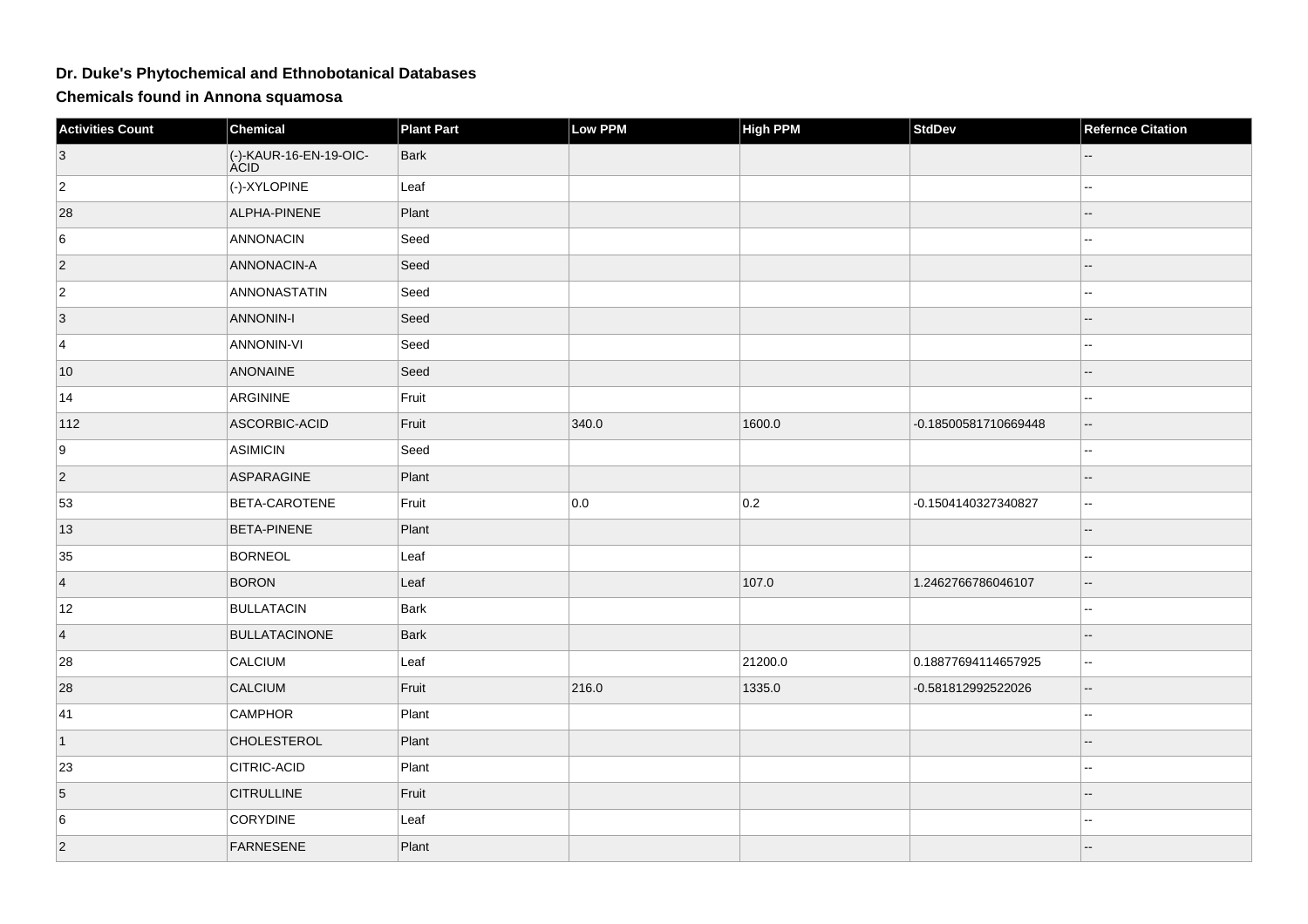| <b>Activities Count</b> | <b>Chemical</b>        | <b>Plant Part</b> | <b>Low PPM</b> | High PPM | <b>StdDev</b>        | <b>Refernce Citation</b>                      |
|-------------------------|------------------------|-------------------|----------------|----------|----------------------|-----------------------------------------------|
| 15                      | <b>FIBER</b>           | Fruit             | 12000.0        | 71000.0  | -0.66693630707276    | $\sim$ $\sim$                                 |
| $\vert$ 2               | <b>FRIEDELIN</b>       | Leaf              |                |          |                      |                                               |
| 8                       | <b>FRUCTOSE</b>        | Fruit             |                |          |                      | $\sim$                                        |
| 22                      | GABA                   | Fruit             |                |          |                      | $\sim$                                        |
| 10                      | <b>GLAUCINE</b>        | Leaf              |                |          |                      | $-$                                           |
| 7                       | <b>GLUCOSE</b>         | Fruit             | 72900.0        | 272500.0 | 1.9970834669898063   | $\overline{\phantom{a}}$                      |
| 9                       | HCN                    | Plant             |                |          |                      |                                               |
| 5                       | <b>HIGENAMINE</b>      | Leaf              |                |          |                      | $\overline{\phantom{a}}$                      |
| 6                       | <b>IRON</b>            | Fruit             | 6.0            | 66.0     | -0.26568397107756236 | $\ddotsc$                                     |
| $\overline{5}$          | <b>ISOCORYDINE</b>     | Leaf              |                |          |                      | $\overline{\phantom{a}}$                      |
| 3                       | KAUR-16-EN-19-OIC-ACID | Bark              |                |          |                      | $\sim$                                        |
| 60                      | <b>LIMONENE</b>        | Plant             |                |          |                      |                                               |
| 11                      | LIRIODENINE            | Root Bark         |                |          |                      | $\sim$                                        |
| $\vert$ 4               | <b>LYSINE</b>          | Fruit             | 550.0          | 2055.0   | -0.533389446688918   | $\overline{\phantom{a}}$                      |
| 65                      | MAGNESIUM              | Fruit             | 210.0          | 785.0    | -0.6226912868068107  | $\ddotsc$                                     |
| 15                      | MALIC-ACID             | Plant             |                |          |                      | $-$                                           |
| 14                      | MANGANESE              | Leaf              |                | 253.0    | -0.03928389346554585 | $\ddotsc$                                     |
| 15                      | <b>METHIONINE</b>      | Fruit             | 70.0           | 260.0    | -0.8601790106126695  | $\overline{\phantom{a}}$                      |
| $\overline{2}$          | NEOANNONIN             | Seed              |                |          |                      | $-$                                           |
| 39                      | <b>NIACIN</b>          | Fruit             | 8.0            | 36.0     | -0.3301709114712296  | $\mathbb{Z}^2$                                |
| $\vert$ 1               | NORISOCORYDINE         | Leaf              |                |          |                      | $\overline{\phantom{a}}$                      |
| 5                       | <b>ORNITHINE</b>       | Fruit             |                |          |                      | $\overline{\phantom{a}}$                      |
| 11                      | PANTOTHENIC-ACID       | Fruit             | 2.0            | 8.0      | -0.6445258880742392  | $\sim$                                        |
| $\vert$ 4               | PARAFFIN               | Plant             |                |          |                      | $\sim$                                        |
| $\overline{4}$          | <b>PHOSPHORUS</b>      | Fruit             | 260.0          | 1600.0   | -0.4908418737652641  | $\sim$ $\sim$                                 |
| 14                      | POTASSIUM              | Fruit             | 2200.0         | 13290.0  | -0.40932385858783377 | $\mathord{\hspace{1pt}\text{--}\hspace{1pt}}$ |
| 10                      | <b>RETICULINE</b>      | Plant             |                |          |                      | $\sim$ $\sim$                                 |